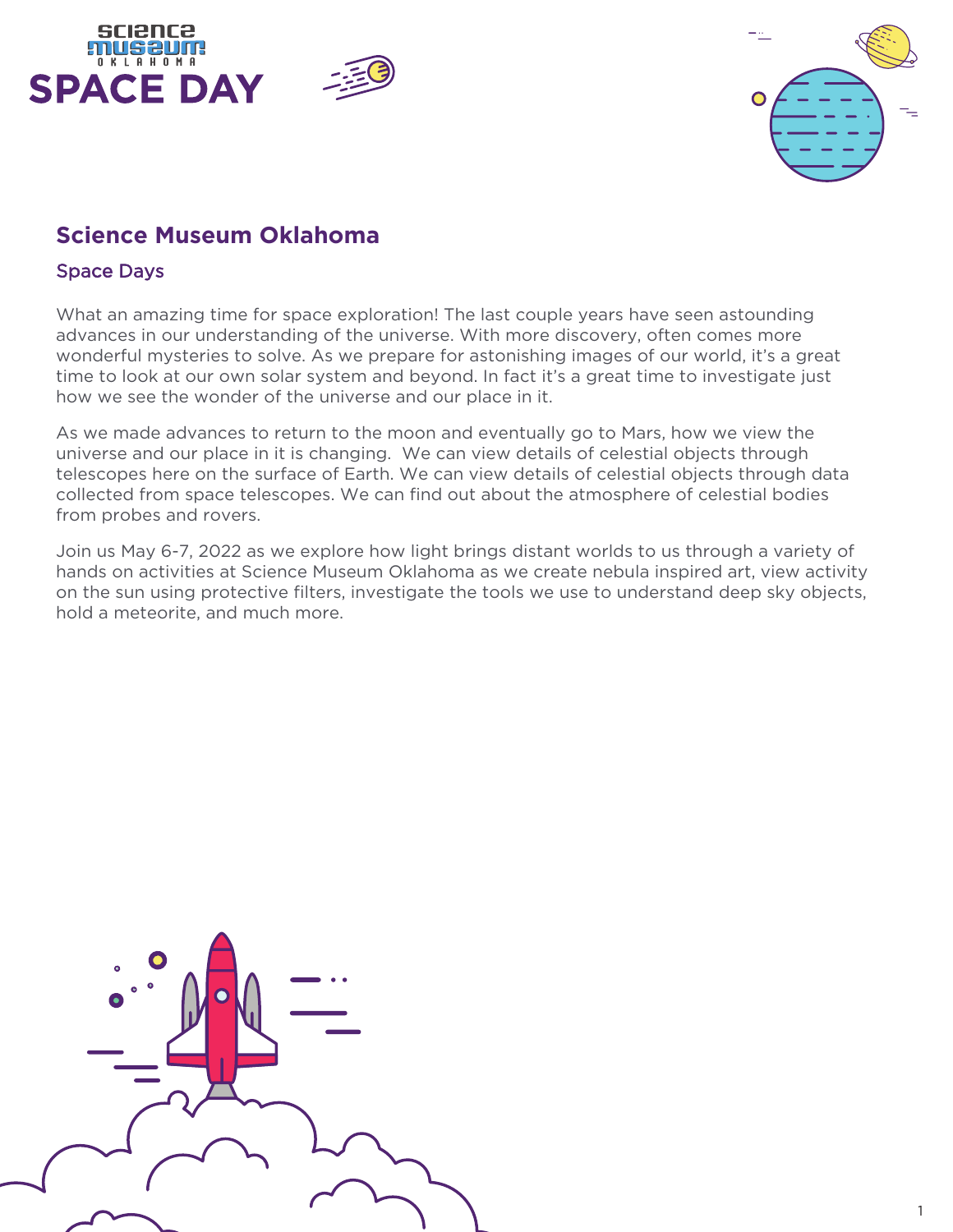



# **Space Day Teacher's Resource Guide**

Whether continuing experiences started at the Science Museum Oklahoma as part of Space Days or exploring the galaxy from your classroom, our world is amazing. The three activities on the following pages can be performed in a classroom or at home. Also, keep an eye out on social media and the Science Museum Oklahoma YouTube page for more activities celebrating Space Days supported by Allied Arts.

Before we jump into hands on activities, space exploration has made great progress lately. Here are a few recent discoveries and things to keep your eye on.

### **Fun Facts**

- 1. On April 19th, 2021 Ingenuity, a small robotic helicopter, took its first flight on Mars. Ingenuity is part of NASA's Mars 2020 mission along with the rover Perseverance. As of April 9th, 2022, it has made 25 successful flights. This helicopter, along with many other spacecraft and telescopes, use solar panels to keep them powered on their journeys.
- 2. December 25, 2021, the James Webb Space Telescope, the most powerful space telescope ever built and expensive too at \$9.7 billion, was successfully launched from French Guiana. The James Webb Space Telescope will primarily view the universe through infrared with resolution and sensitivity far greater than any space telescope that has come before it. Keep your eyes out for the first images from the James Webb Space Telescope to be revealed this summer! We will be celebrating this event at Science Museum Oklahoma too!
- 3. On March 21, 2022 NASA confirmed the existence of 65 more exoplanets, or planets outside our solar system. This pushed the total of known exoplanets to 5005, and counting! The first exoplanet was discovered in 1992. In the last 30 years, humans have located over 5,000 exoplanets. Just imagine what new discoveries will be made in your lifetime
- 4. NASA's Artemis program will land the first woman and the first person of color on the moon. Collaborating with international and commercial partners, the goal is to establish a longterm presence on the moon allowing for more lunar exploration than ever before. Returning to the moon is next step before the giant leap of sending the first astronauts to Mars. Keep your eyes on the sky for NASA to launch Artemis 1 in the coming weeks. This mission will send an uncrewed Orion capsule around the moon to study how the spaceflight will affect astronauts. This launch will utilize the most powerful ever built, the SLS or NASA's Space Launch System!
- 5. Technology is letting us play our own role in this exciting stage of space exploration. Did you know that citizen science allows you to be part of the action and discoveries? NASA GLOBE Observer<https://scistarter.org/nasa/globe-observer-nasa>allows you to work with your school or for families to keep watch over our planet while sending images to NASA. This is just one of many ways to be part of citizen scientist. For more opportunities check out<https://science.nasa.gov/citizenscience>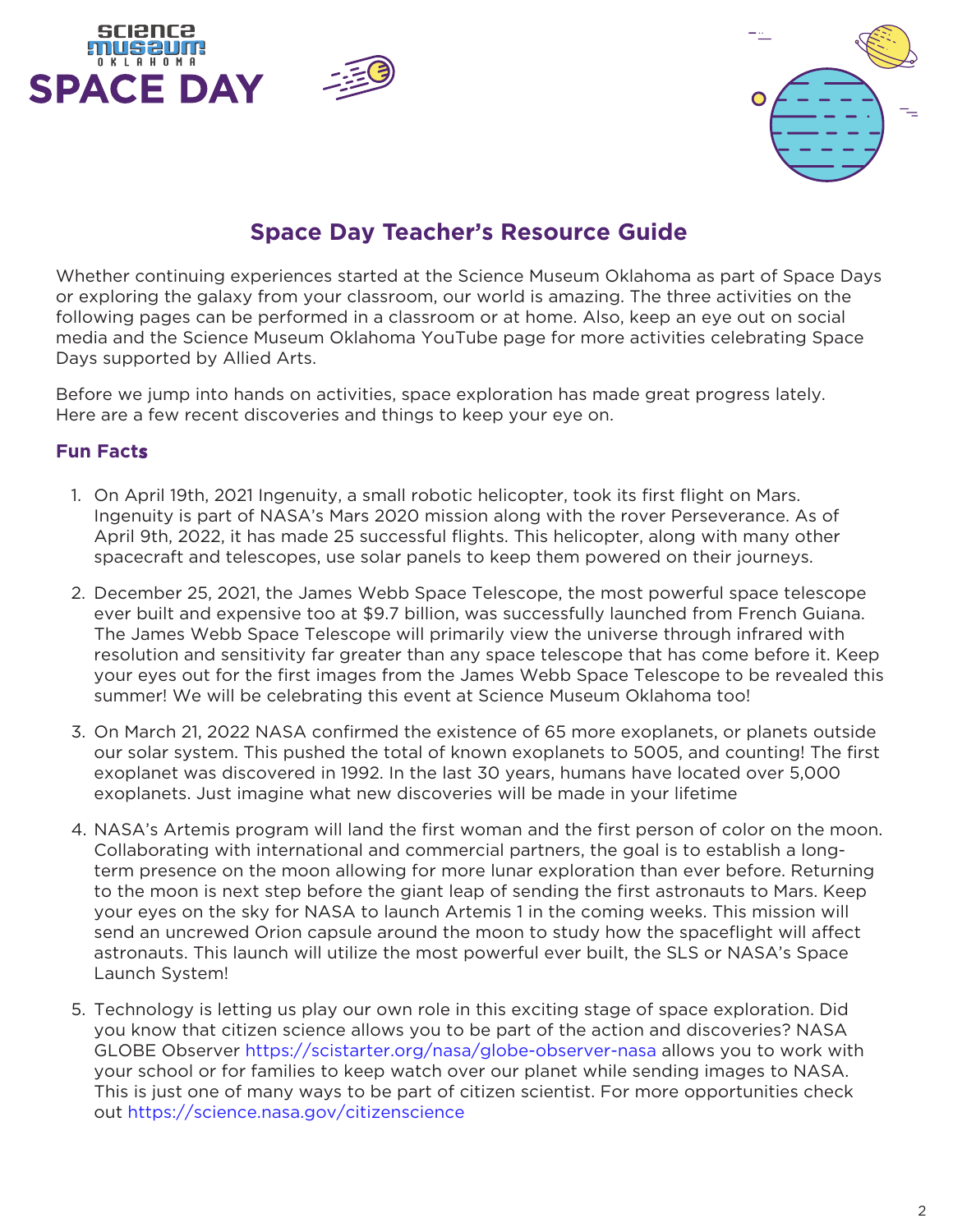





# **Marshmallow Constellations**

## What you'll need:

- Mini marshmallows
- Toothpicks
- Pictures of constellations, you may use a computer, tablet, or phone for this
- Plates or trays

## What to do?

**1. Observe Constellations.**

Look at pictures of constellations. What shapes do they create? How much space does it appear is between each star?

#### **2. Give out marshmallows and toothpicks.**

Each constellation only needs a small handful of marshmallows (which will represent stars) and toothpicks (which will represent connections between stars).

#### **3. Build a constellation.**

Push a toothpick into a marshmallow and add a marshmallow to the other end. Keep doing this in various directions until you have formed a constellation. Try to mimic a constellation we have in our night sky or have fun making up your own.

#### **4. Name and identify your constellation.**

If you made up your own constellation, try to identify what it looks like and give it a name. If you mimicked an existing constellation, compare it to the real version to see how close you got.

## What is happening?

A constellation is a group of stars forming a recognizable pattern that is traditionally named after its apparent form or identified with a mythological figure. Modern astronomers divide the sky into eighty-eight constellations with defined boundaries. This activity will strengthen fine motor skills in young children as well as teach them about outer space.

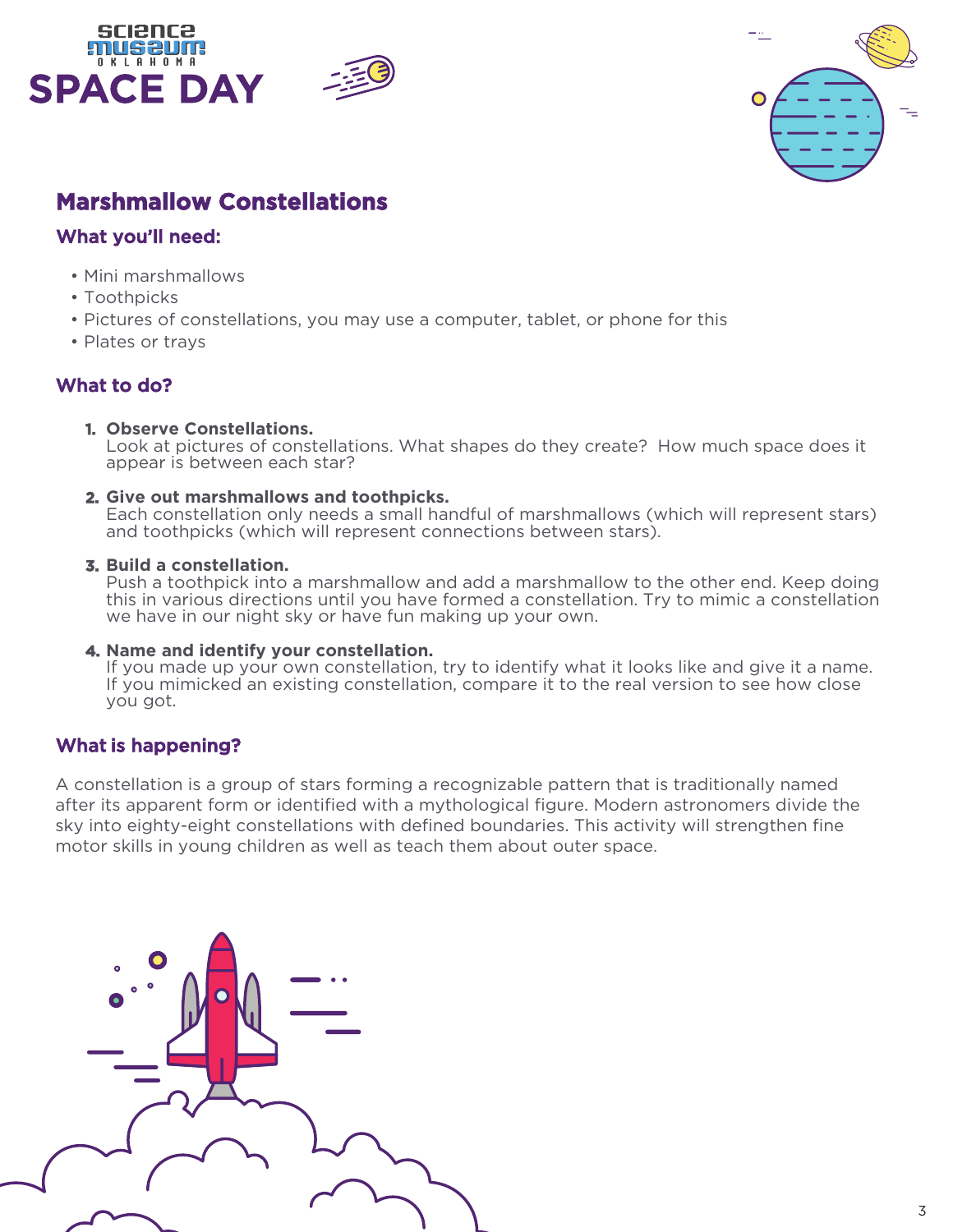





# **Spectroscope**

## What you'll need:

- Empty paper towel roll
- Craft knife and/or scissors (with adult help)
- CD or DVD that is now longer needed
- Pencil
- Small piece of cardboard or cardstock
- Tape
- Paint (optional)

## What to do?

#### **1. (Optional) Paint the paper towel roll.**

Painting the outside of the paper towel roll is completely optional, however, it should done first and be given time to dry.

#### **2. Prep the paper towel roll.**

Use a craft knife (an adult should do this) to cut a thin slit at a 45 degree angle toward the bottom of the tube. The slit should span half of the tube and be at least one inch from the end of the tube at its lowest points. Directly across from the slit, make a small viewing hole using a craft knife. This can be a square with just enough room for an eye to see inside the tube.

### **3. Prep a cap to the paper towel roll.**

On your small piece of cardboard or cardstock, trace one end of the paper towel roll then cut it out. Cut out a long, skinny rectangle in the center of your cardboard circle. Tape the circle to the top (side furthest from slit) of your spectroscope.

### **4. Insert a CD.**

Insert the CD into the 45 degree angled slit with the shiny side facing up (toward the cap).

#### **5. Test & Observe.**

Take your spectroscope outside. Point the top cap up at the sky (not directly at the sun). Look through the viewing hole. You will see a rainbow inside. Try your spectroscope with other light sources like fluorescent, neon, and candle light. Compare what you see.

## What is happening?

A spectroscope is an apparatus for producing and recording light spectra for examination. A CD is a mirrored surface with spiral tracks or pits. These tracks are evenly spaced and diffract light (separating the colors). Because the CD's surface is mirrored, the light is reflected to your eye.